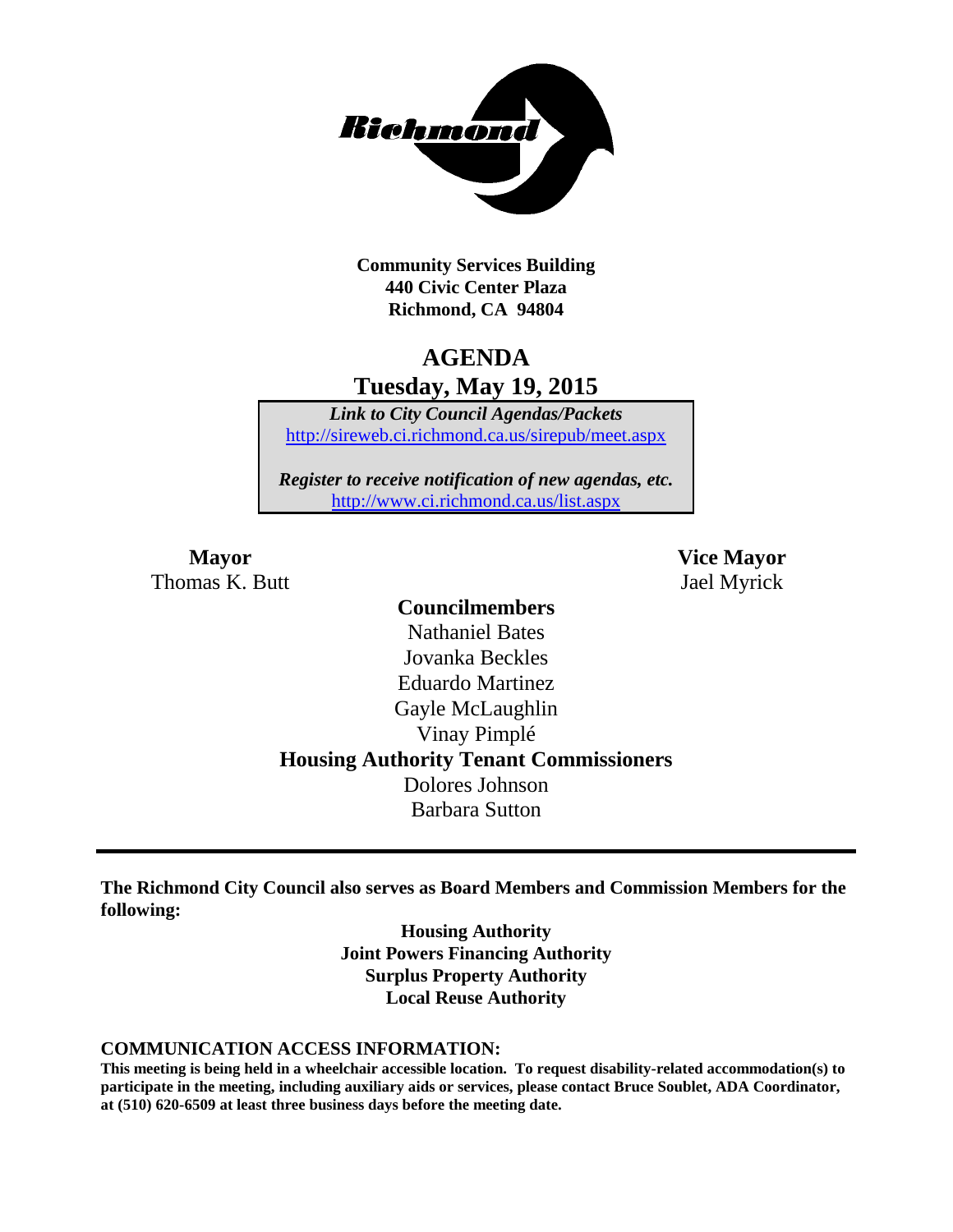# **MEETING PROCEDURES**

The City of Richmond encourages community participation at its City Council meetings and has established procedures that are intended to accommodate public input in a timely and time-sensitive way. As a courtesy to all members of the public who wish to participate in City Council meetings, please observe the following procedures:

**PUBLIC COMMENT ON AGENDA ITEMS:** Anyone who desires to address the City Council on items appearing on the agenda must complete and file a pink speaker's card with the City Clerk **prior** to the City Council's consideration of the item. Once the City Clerk has announced the item and discussion has commenced, no person shall be permitted to speak on the item other than those persons who have submitted their names to the City Clerk. Your name will be called when the item is announced for discussion. **Each speaker will be allowed TWO (2) MINUTES to address the City Council on NON-PUBLIC HEARING items listed on the agenda.**

**OPEN FORUM FOR PUBLIC COMMENT:** Individuals who would like to address the City Council on matters not listed on the agenda or on **Presentations, Proclamations and Commendations, Report from the City Attorney, or Reports of Officers** may do so under Open Forum. All speakers must complete and file a pink speaker's card with the City Clerk **prior** to the commencement of Open Forum. **The amount of time allotted to individual speakers shall be determined based on the number of persons requesting to speak during this item. The time allocation for each speaker will be as follows: 15 or fewer speakers, a maximum of 2 minutes; 16 to 24 speakers, a maximum of 1 and one-half minutes; and 25 or more speakers, a maximum of 1 minute.**

#### **SPEAKERS ARE REQUESTED TO OCCUPY THE RESERVED SEATS IN THE FRONT ROW BEHIND THE SPEAKER'S PODIUM AS THEIR NAME IS ANNOUNCED BY THE CITY CLERK.**

**CONSENT CALENDAR:** Consent Calendar items are considered routine and will be enacted, approved or adopted by one motion unless a request for removal for discussion or explanation is received from the audience or the City Council. A member of the audience requesting to remove an item from the Consent Calendar must first complete a speaker's card and discuss the item with a City staff person who has knowledge of the subject material, prior to filing the card with the City Clerk and **prior to the City Council's consideration of Agenda Review.** An item removed from the Consent Calendar may be placed anywhere on the agenda following the City Council's agenda review.

**CONDUCT AT MEETINGS: Richmond City Council meetings are limited public forums during which the City strives to provide an open, safe atmosphere and promote robust public debate. Members of the public, however, must comply with state law, as well as the City's laws and procedures and may not actually disrupt the orderly conduct of these meetings. The public, for example, may not shout or use amplifying devices, must submit comment cards and speak during their allotted time, may not create a physical disturbance, may not speak on matters unrelated to issues within the jurisdiction of the City Council or the agenda item at hand, and may not cause immediate threats to public safety.**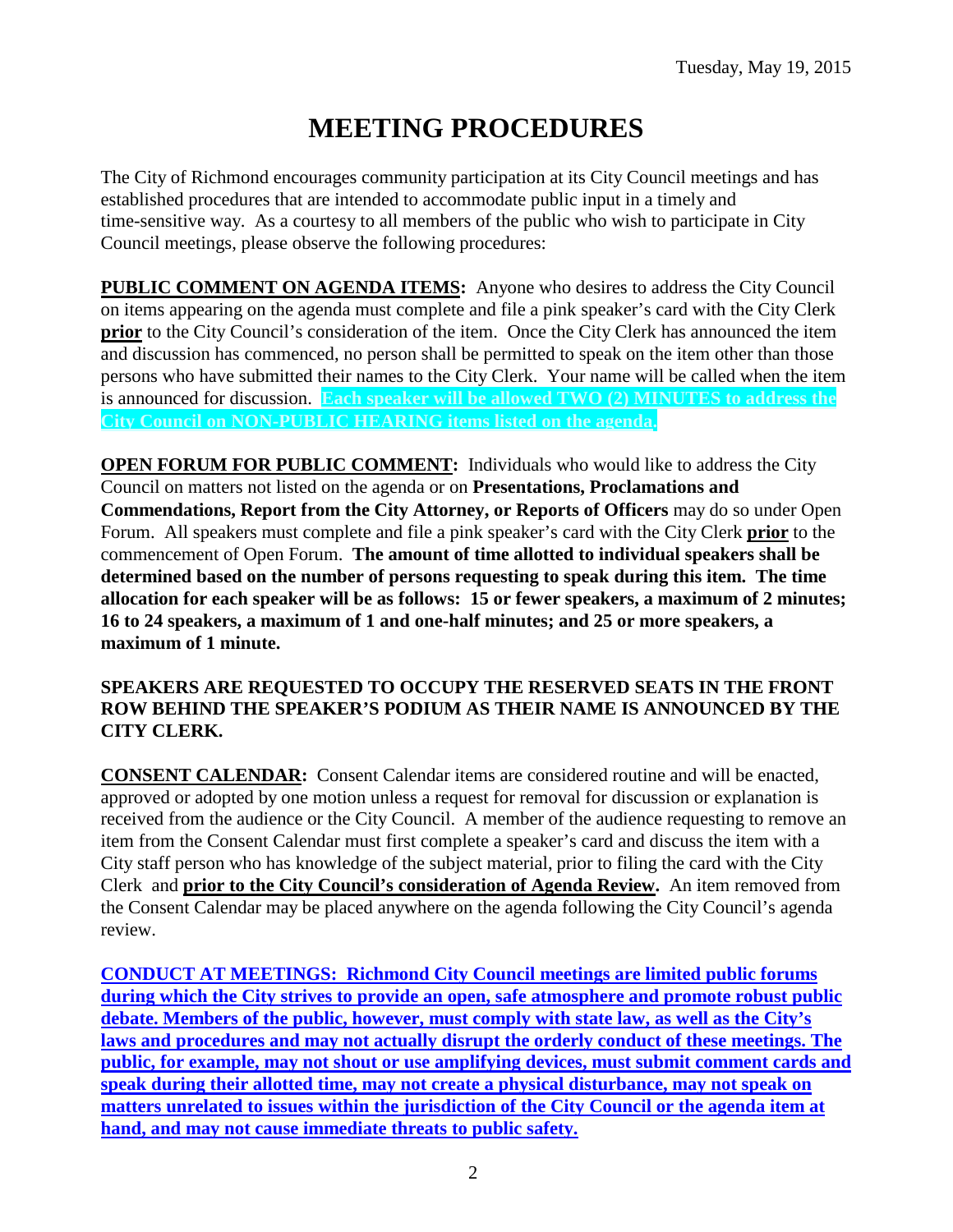**CITY HARASSMENT POLICY: The City invites public comment and critique about its operations, including comment about the performance of its public officials and employees, at the public meetings of the City Council and boards and commissions. However, discriminatory or harassing comments about or in the presence of City employees, even comments by third parties, may create a hostile work environment, if severe or pervasive. The City prohibits harassment against an applicant, employee, or contractor on the basis of race, religious creed, color, national origin, ancestry, physical disability, medical condition, mental disability, marital status, sex (including pregnancy, childbirth, and related medical conditions), sexual orientation, gender identity, age or veteran status, or any other characteristic protected by federal, state or local law. In order to acknowledge the public's right to comment on City operations at public meetings, which could include comments that violate the City's harassment policy if such comments do not cause an actual disruption under the Council Rules and Procedures, while taking reasonable steps to protect City employees from discrimination and harassment, City Boards and Commissions shall adhere to the following procedures. If any person makes a harassing remark at a public meeting that violates the above City policy prohibiting harassment, the presiding officer of the meeting may, at the conclusion of the speaker's remarks and allotted time: (a) remind the public that the City's Policy Regarding Harassment of its Employees is contained in the written posted agenda; and (b) state that comments in violation of City policy are not condoned by the City and will play no role in City decisions. If any person makes a harassing remark at a public meeting that violates the above City policy, any City employee in the room who is offended by remarks violating the City's policy is excused from attendance at the meeting. No City employee is compelled to remain in attendance where it appears likely that speakers will make further harassing comments. If an employee leaves a City meeting for this reason, the presiding officer may send a designee to notify any offended employee who has left the meeting when those comments are likely concluded so that the employee may return to the meeting. The presiding officer may remind an employee or any council or board or commission member that he or she may leave the meeting if a remark violating the City's harassment policy is made. These procedures supplement the Council Rules and Procedures relating to disruption of orderly conduct at Council meetings.**

Any law enforcement officer on duty or whose service is commanded by the presiding officer shall be Sergeant-at-Arms of the Council meetings. He/she, or they, shall carry out all orders and instructions given by the presiding officer for the purpose of maintaining order and decorum at the Council meetings (City Council Rules of Procedure and Order Section III F, RMC Section 2.12.030).

**\*\*\*\*\*\*\*\*\*\*\*\*\*\*\*\*\*\*\*\*\*\*\*\*\*\*\*\*\*\*\*\*\*\*\*\*\*\*\*\*\*\*\*\*\*\*\*\*\*\*\*\*\*\*\*\*\*\***

3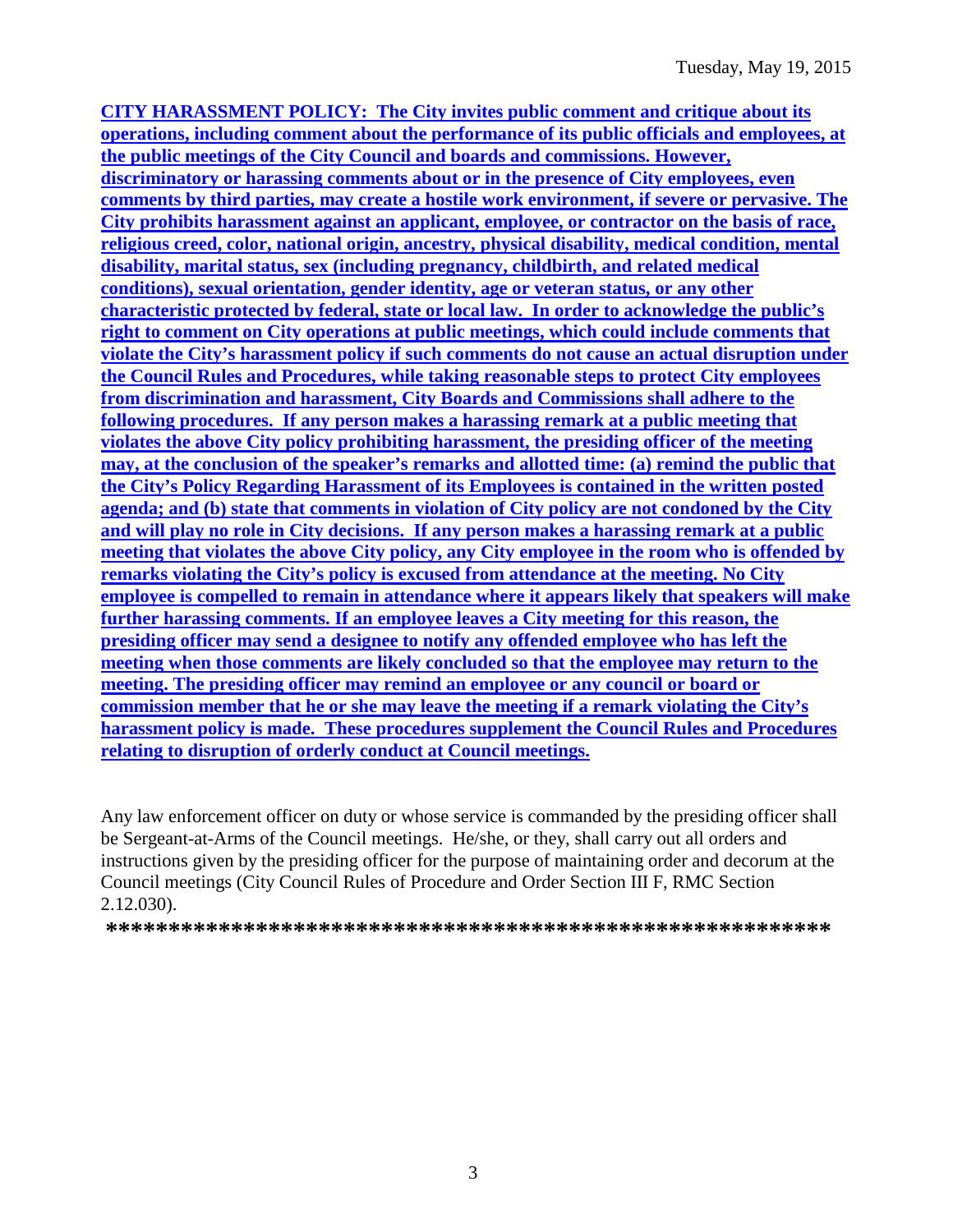# **OPEN SESSION TO HEAR PUBLIC COMMENT ON CLOSED SESSION ITEMS**

5:30 p.m.

- **A. ROLL CALL**
- **B. PUBLIC COMMENT**

#### **C. ADJOURN TO CLOSED SESSION**

# **CLOSED SESSION**

Shimada Room of the Community Services Building

#### **A. CITY COUNCIL**

**A-1.** CONFERENCE WITH LEGAL COUNSEL - ANTICIPATED LITIGATION (Significant exposure to litigation pursuant to Subdivision (b) of Government Code Section 54956.9):

Two Cases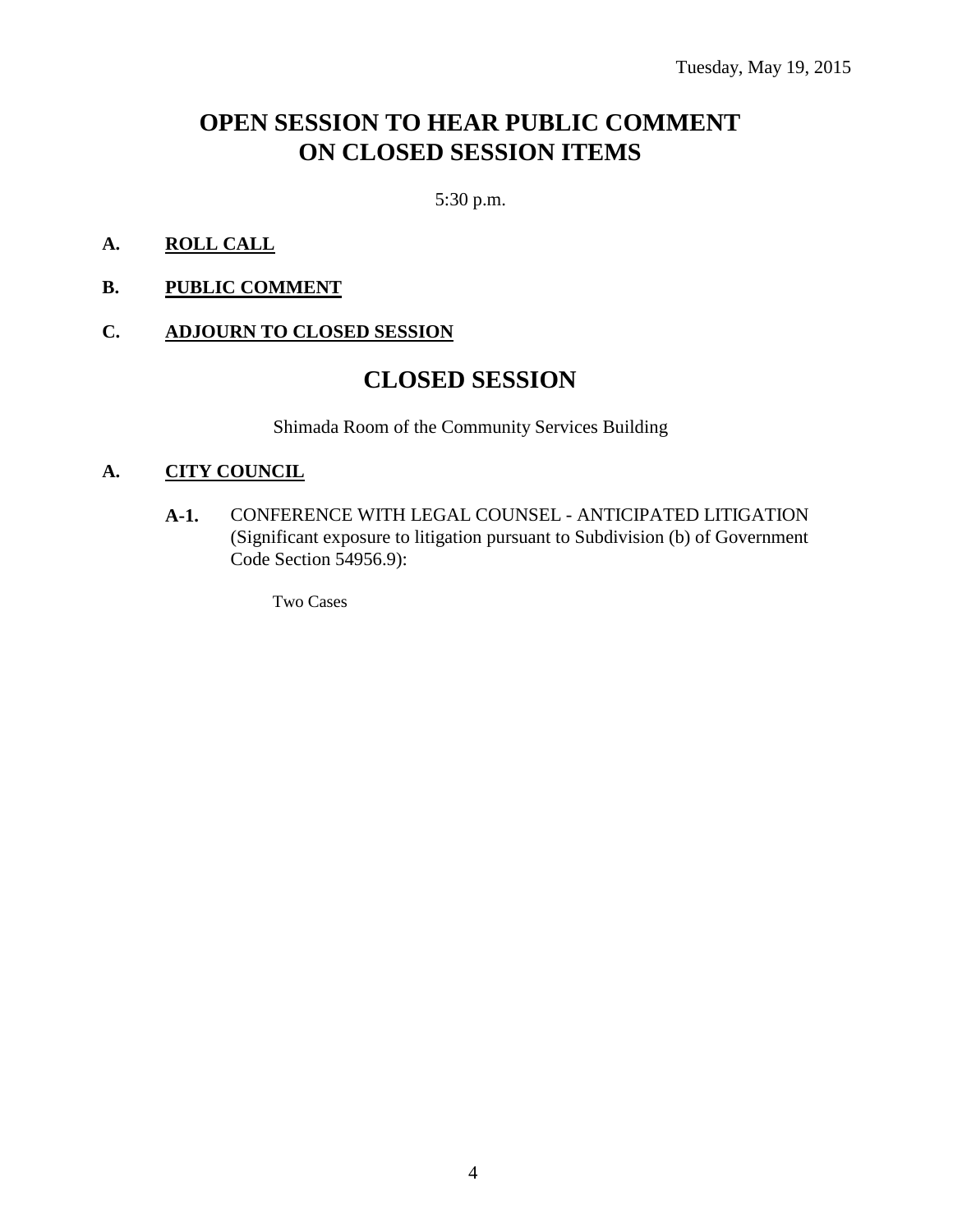# **SPECIAL MEETING OF THE RICHMOND HOUSING AUTHORITY**

6:25 p.m.

- **A. PLEDGE TO THE FLAG**
- **B. ROLL CALL**
- **C. STATEMENT OF CONFLICT OF INTEREST**
- **D. OPEN FORUM FOR PUBLIC COMMENT**
- **E. AGENDA REVIEW**

#### **F. HOUSING AUTHORITY CONSENT CALENDAR**

- **F-1.** ADOPT a resolution approving the purchase of 100 sets of SmartBurners, stove top temperature limiting heating elements, from Pioneering Technology at a cost of \$189.73 per set, for a total amount not to exceed \$20,000. The purpose of these heating elements is to reduce the risk of kitchen fires in the Nevin Plaza Public Housing Development - Richmond Housing Authority (Tim Jones 621- 1310).
- **F-2.** ADOPT a resolution authorizing the Housing Authority to revise the Public Housing Flat Rent Schedule in response to the Department of Housing and Urban Development (HUD) increased Fair Market Rent rates, effective July 1, 2015 - Richmond Housing Authority (Tim Jones 621-1310).
- **F-3.** APPROVE the minutes of the April 21, 2015, and May 5, 2015, meetings City Clerk's Office (Pamela Christian 620-6513).

#### **G. ADJOURNMENT**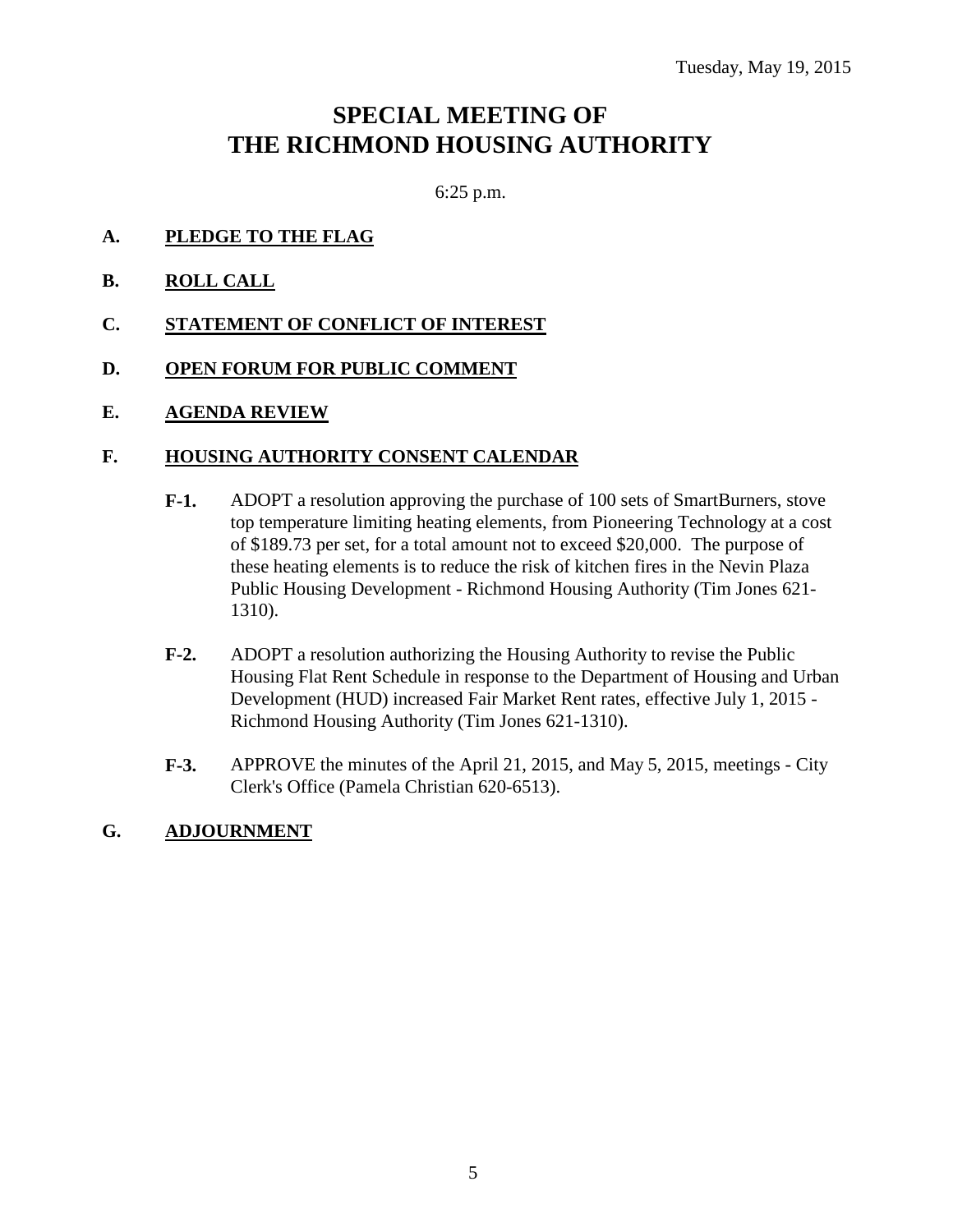# **REGULAR MEETING OF THE RICHMOND CITY COUNCIL**

6:30 p.m.

#### **A. ROLL CALL**

#### **B. STATEMENT OF CONFLICT OF INTEREST**

**C. AGENDA REVIEW**

#### **D. REPORT FROM THE CITY ATTORNEY OF FINAL DECISIONS MADE DURING CLOSED SESSION**

#### **E. OPEN FORUM FOR PUBLIC COMMENT**

#### **F. CITY COUNCIL CONSENT CALENDAR**

- **F-1.** ACCEPT the City's Investment and Cash Balance Report for the month of February 2015 - Finance Department (Belinda Warner 620-6740/Tracey Angelo 620-6750).
- **F-2.** APPROVE a contract amendment with NEMA Construction, expanding the scope of work to install video detection systems for purposes of traffic signal management on the Richmond Parkway at Gertrude and Goodrick Avenues, and increasing the original contract amount by \$150,000 for a total contract amount not to exceed \$450,000 - Public Works Department (Yader A. Bermudez 621- 1238).
- **F-3.** APPROVE the following appointments and re-appointments: Commission on Aging: Myrtle Braxton, re-appointment, term expiring May 19, 2017; Kathleen Good, re-appointment, term expiring May 19, 2017; Rose Brooks, reappointment, term expiring May 19, 2017; Dolores Johnson, re-appointment, term expiring May 19, 2017; Economic Development Commission: Larry Fleming, re-appointment, term expiring March 30, 2018; Point Molate Citizens Advisory Committee: Bruce Brubaker, new appointment, term expiring May 30, 2017; Bruce Beyaert, new appointment, term expiring May 30, 2017; Katrinka Ruk, new appointment, term expiring May 30, 2017; Urban Forest Advisory Committee: Toody Maher, new appointment; Libby Smith, new appointment; Lon Sun, new appointment; Liz Bittner, new appointment; Felix Hunziker, new appointment - Mayor Tom Butt (620-6503).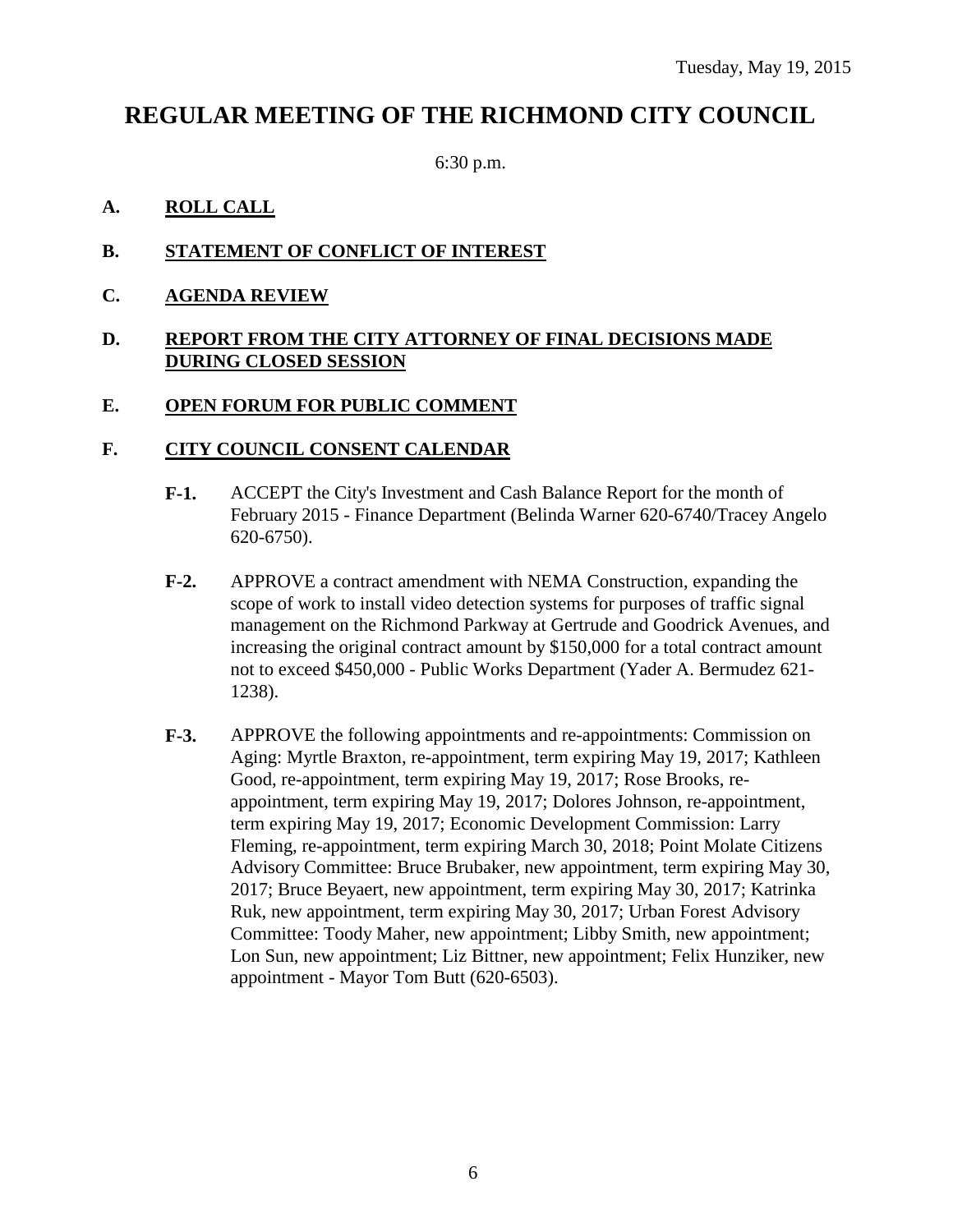- **F-4.** ADOPT an ordinance (second reading) amending the definitions in Richmond Municipal Code Section 15.04.020, the uses listed in Sections 15.04.100 through 15.04.250; and provisions relating to homeless shelters and transitional housing in Section 15.04.810.040, to bring the City's land use regulations into compliance with adopted amendments (Senate Bill (SB) 2 and SB 745) to Government Code Sections 65582, 65583 and 65589.5 - Planning and Building Services Department (Richard Mitchell 620-6706).
- **F-5.** APPROVE appointments and updates to the 2015 appointments to Regional Committees, Ad Hoc Committees and Liaison Positions - Mayor Tom Butt (620- 6503).
- **F-6.** ADOPT a resolution defining the role of City Council members appointed to serve as liaisons for City boards, commissions and committees - Mayor Tom Butt (620-6503).
- **F-7.** INTRODUCE an ordinance (first reading) to disestablish the Richmond Tourism Business Improvement District, which is being reformed as the Richmond Tourism Marketing District (RTMD), a form of business improvement district, pursuant to State law - City Manager's Office (Bill Lindsay/Janet Johnson 620- 6512).

### **G. ITEMS CONTINUED FROM PREVIOUS MEETINGS**

#### **- Continued Council as a Whole**

- **G-2.** ADOPT a resolution supporting increased local, state and federal regulation of the storage and handling of coal and petroleum coke ("petcoke"); calling on the Bay Area Air Quality Management District board to regulate air quality as it pertains to the storage, handling, and transportation of coal and petcoke; and directing staff to research similar pollution mitigation measures; and ADOPT a resolution opposing mining, export and burning of coal, and the transportation of coal and petroleum coke ("petcoke") along California waterways and through densely populated areas including the City of Richmond - Mayor Tom Butt (620- 6503) and Councilmember Gayle McLaughlin (620-6503). **This item was continued from the March 17, 2015, April 7 and 21, 2015, and May 5, 2015, meetings.**
- **G-3.** REVIEW options for an augmented street paving program using Measure U funds, and provide direction to staff - Finance Department (James Goins 620- 6740). **This item was continued from the April 7 and 21, 2015, and May 5, 2015, meetings.**
- **G-4.** ADOPT a resolution adopting the Yellow Brick Road Iron Triangle Walkable Neighborhood Plan as an appendix to the City of Richmond Pedestrian Plan - Planning and Building Services Department (Richard Mitchell 620-6706). **This item was continued from the April 28, 2015 agenda.**